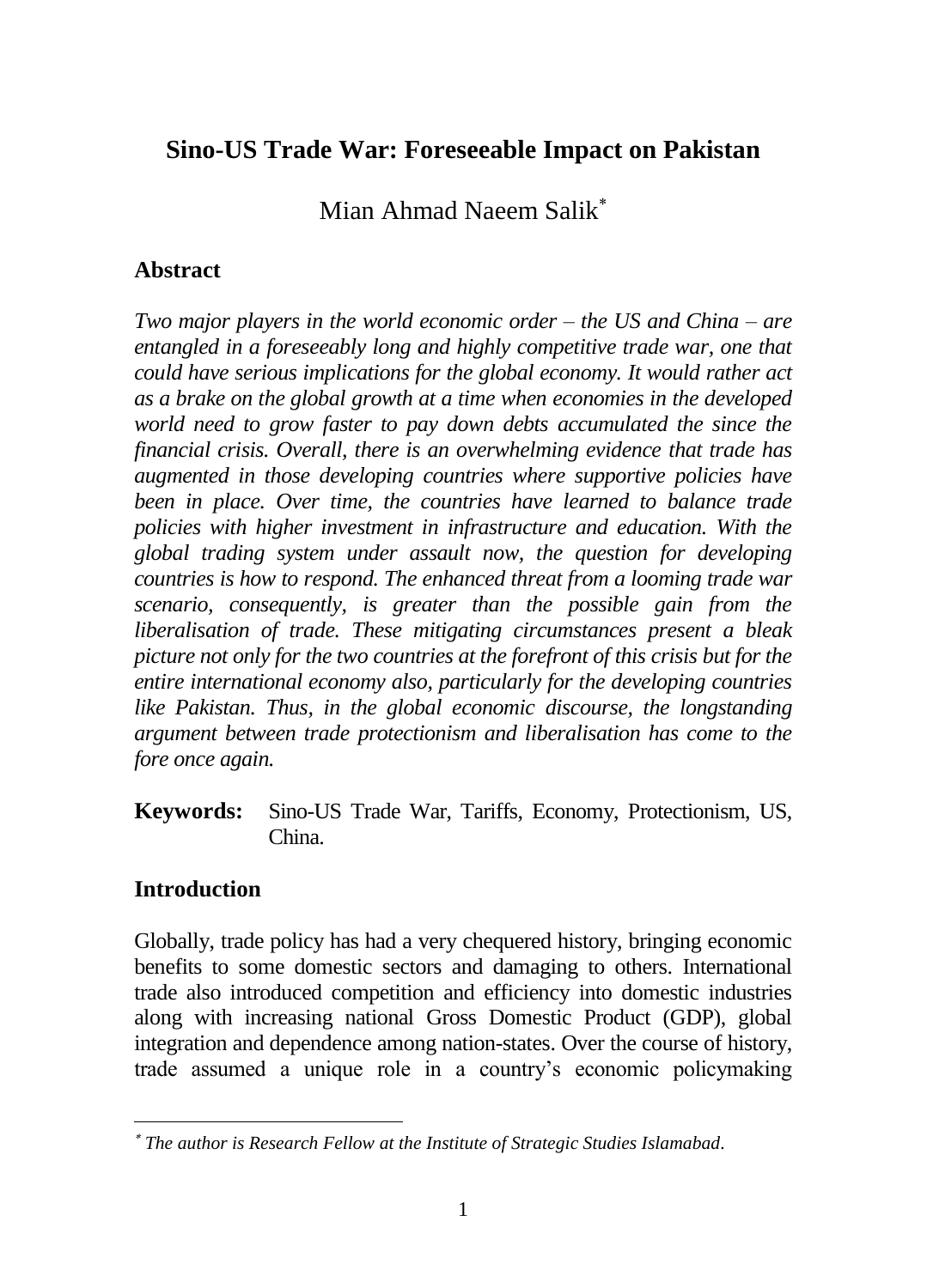apparatus, determined by multilateralism and competition.<sup>1</sup> One can, thus, see a consistent narrative emerging out of all theories of trade, in which nations try to seek out weakness in other states, maximise their own competitive advantage by exploiting it, getting economic rewards and, thus, furthering their trading status on the global stage.<sup>2</sup>

The origin of trade wars depends on the perception of a country's trade policies by other nations: whether it is discriminatory internationally or politically biased to reduce domestic consumption. Trade wars, therefore, appear to be emerging from a lack of understanding of the extensive benefits that free trade can provide to a country.<sup>3</sup> The major difference between a trade war and other policies limiting economic activities like sanctions is that it can have an unfavourable impact on the existing trading relationship between the two countries leading to the collapse of existing trade benefits on the whole. $4$ 

The US and China have fired the opening salvos of what could become a full-scale trade war between the world's major economic players. To date, Washington's stated policy was to warn the global community about the detrimental impact trade restrictions and trade wars can create; this led to the creation of a world market that benefited the leading economies. The US formulated the free trade rulebook, which is now proving a nuisance to its own precepts of free trade. Economically, the overall scenario does not bode well for Washington and it can help China gain support in the trade community for its restrained stance on tariff policies. Nevertheless, global markets are taking the long-term risk far more seriously than other geopolitical problems in recent years like Brexit, conflict in the Middle East, volatile oil prices and rise of populist governments across the world.

In May 2015, the government of China initiated its strategic economic plan titled 'Made in China 2025,' designed to reduce the country's

https://www.econlib.org/library/Columns/Irwintrade.html

<sup>&</sup>lt;sup>1</sup> Douglas A Irwin, "A Brief History of International Trade Policy," The Library of Economics and Liberty, November 26, 2001,

 $^{2}$  Ibid.

<sup>&</sup>lt;sup>3</sup> Jon Zamboni, "The Definition of Trade Economics," Bizfluent, September 26, 2017, https://bizfluent.com/facts-7797749-definition-trade-economics.html

<sup>4</sup> James Chen, "What is a Trade War?," Investopedia, August 2018,

https://www.investopedia.com/terms/t/trade-war.asp.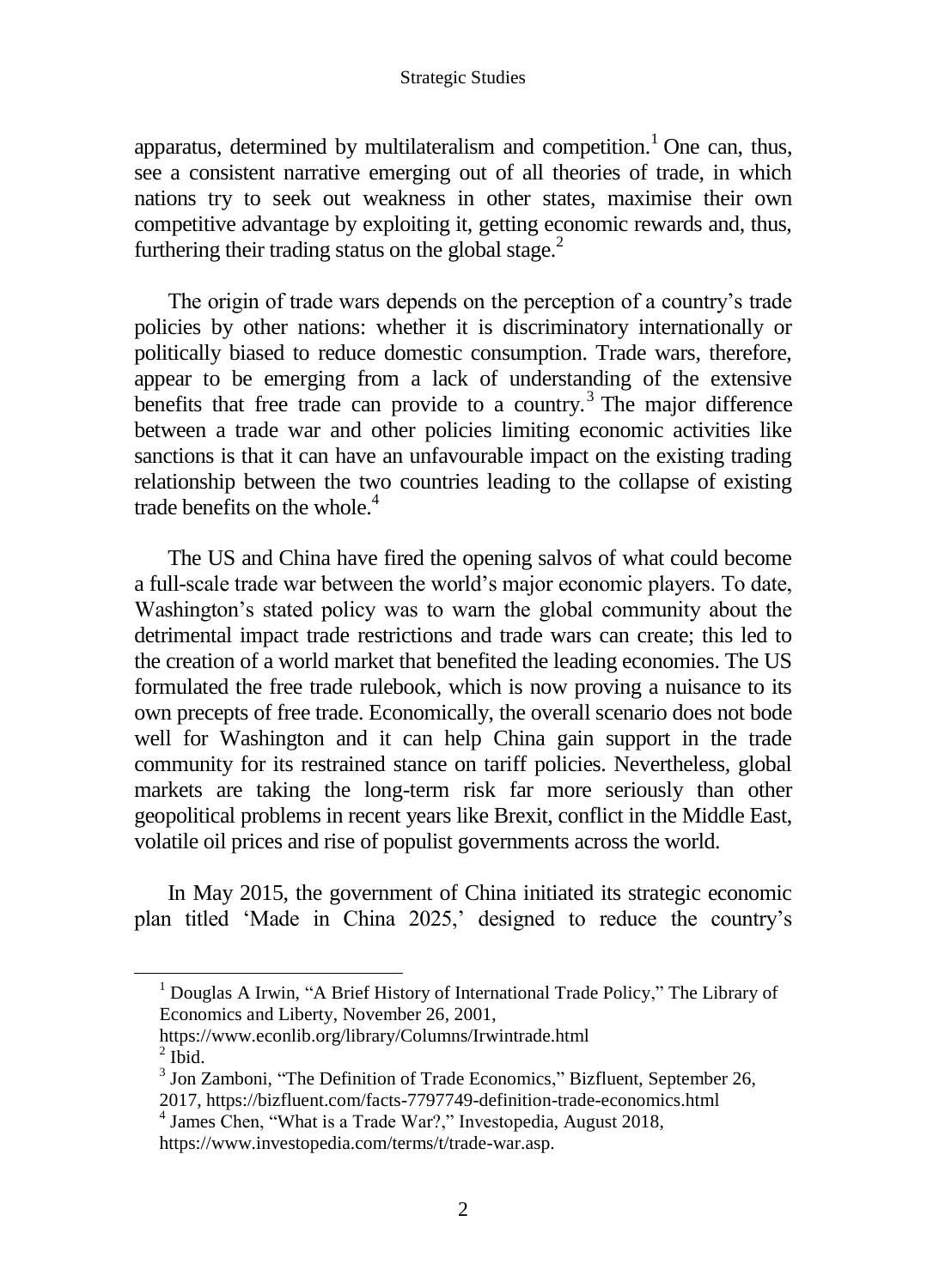dependence on imported technology.<sup>5</sup> Under this plan, 10 focus areas were highlighted with the purpose to bridge the hi-tech expertise gap with the West, especially the US and become a leader in this field. However, this plan became a contentious issue in the US, once the trade war took off with the imposition of retaliatory tariffs by both sides.  $6$  Both Beijing and Washington are targeting each other's vulnerabilities: the US tariffs have been imposed on the sectors that Beijing aims to develop as part of its 'Made in China 2025 Plan,' while retaliatory tariffs have mainly targeted the US agriculture products that make up a large share of the American exports to China.

The recent trade fallout cannot hide the fact that the US and China have been major trading partners for decades. On July 6, 2018, the US President, Donald Trump announced tariffs on the Chinese products worth US\$34 billion, which did not have an immediate response from Beijing.<sup>7</sup> The announcement came after months of speculation in which the US President on various occasions had threatened to impose tariffs on China if the trade imbalance was not addressed. These tariffs, according to the White House, are the first round in tariff imposition, which could be increased to a third of the Chinese goods coming into the US.<sup>8</sup>

The US will be faced with many difficulties in its bid to resolve the bilateral trade deficit with China. This is mainly because most of the US corporations have outsourced their production units offshore to mainland China as labour-intensive production is less cost-intensive in China. Furthermore, China has removed many of the import barriers it had in place previously leading to a decrease in the deficit between the two countries. The current US administration mantra of 'bringing back the outsourced industries to the American shores,' through trade protectionist policies will be faced with difficulties, due to the complex workings of international trading networks. There is a complementary relationship that exists between the economies of both the countries, which derives globally 40 per cent of

<sup>5</sup> Scott Kennedy, "Made in China 2025," CSIS, June 1, 2015,

https://www.csis.org/analysis/made-china-2025

 $6$  Ibid.

<sup>7</sup> Rebecca Tan, "The US-China Trade War Has Begun here's How Things Got to this Point," *Washington Post*, July 6, 2108,

https://www.washingtonpost.com/news/worldviews/wp/2018/07/05/a-timeline-ofhow-the-u-s-china-trade-war-led-us-to-this-code-red-sit.

<sup>8</sup> Ibid.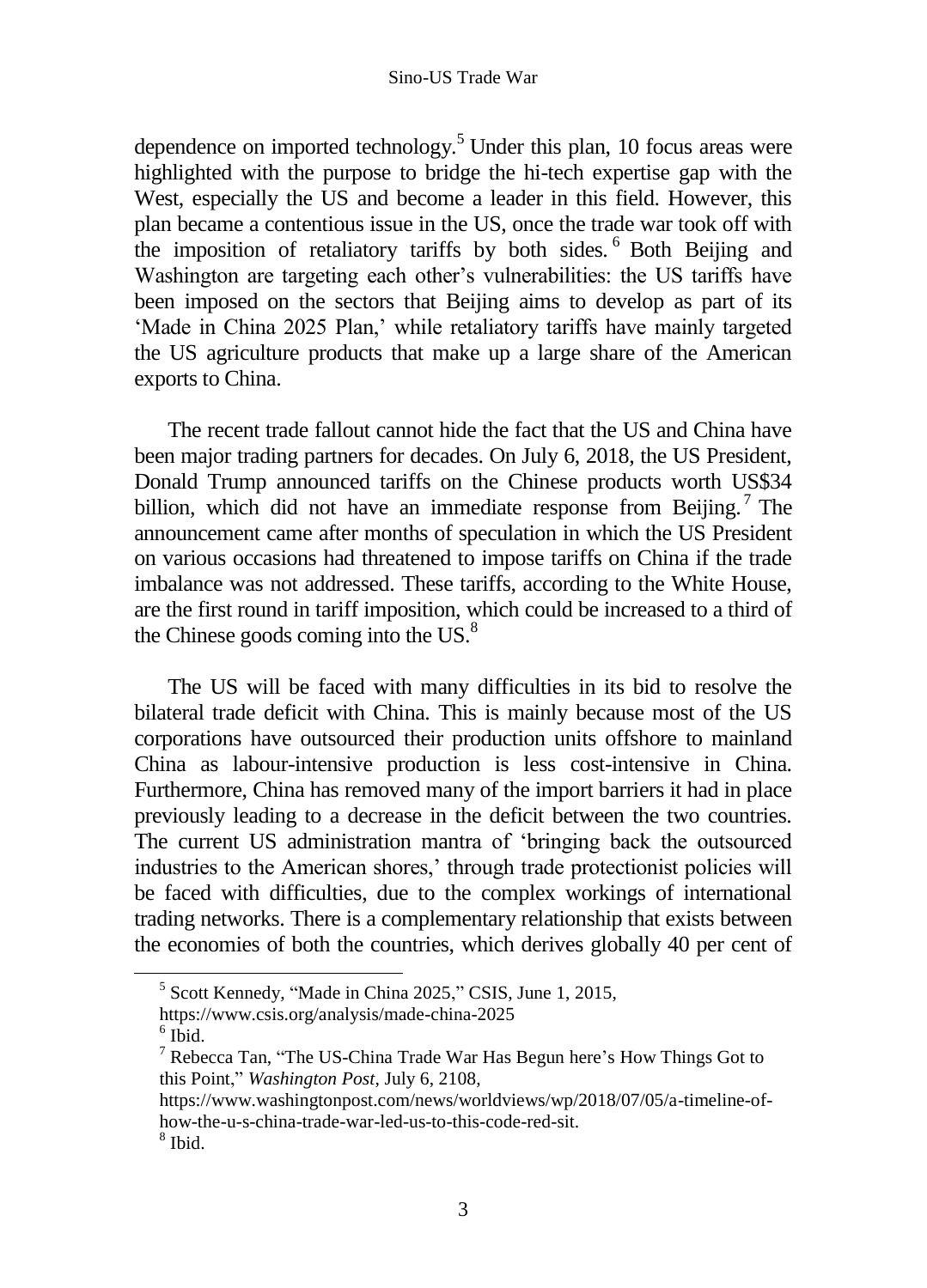the GDP, 25 per cent of the total exports and 30 per cent of all Foreign Direct Investment (FDI).<sup>9</sup>

Set in this context, the aim of this paper is to evaluate the long-run consequences of the global trade war and its impact on the economic development of Pakistan. This paper will also try to address how much the economy of the country will be affected by the trade war issues and whether the changes in the size and direction of global trade will determine its impact on the economic growth of the country in the foreseeable future.

# **Origins and Evolution of Sino-US Trade War**

International trade has gone through different phases over the past few centuries. It started off as a barter system; morphed into mercantilism by the 16th century; and got replaced by trade liberalism in the 18th century. By the mid-19th century, it had evolved into the age of professionalism and expertise, which lost pace by the turn of the  $20$ th century.<sup>10</sup> In order to ease the world economic situation which had taken a downturn after the World War I, in May 1927, the League of Nations organised a conference of the leading industrial powers to restructure international trade rules. The result of this conference was the signing of the Multilateral Trade Agreement, which formed the basis of the General Agreement on Tariffs and Trade  $(GATT)$  in 1947.<sup>11</sup> This significant development became a precursor of the World Trade Organisation (WTO) whose operations started on January 1, 1995.<sup>12</sup> There are many precedents for the US trade wars starting with Smoot-Hawley, 1930; Chicken Friction, 1963; Jabs at Japan, 1981; War of the Woods, 1982; Pasta Spat, 1985; the Battle of the Bananas, 1993; Steel Salvos,  $2002$ ,  $13$  leading to the recent trade war with China.

After a prolonged period of regular tweets from President Trump, the US decided initially to levy 25 per cent tariffs on the Chinese goods worth

https://www.wto.org/english/thewto\_e/thewto\_e.htm.

<sup>9</sup> Manish Singh, "Market Viewpoints," *Cross Bridge Capital*, March 2018,

http://www.crossbridgecapital.com/?post\_type=marketview-points&p=2609.

<sup>&</sup>lt;sup>10</sup> Prachi Juneja, "History of International Trade," MSG Management Study Guide, https://www.managementstudyguide.com/history-of-international-trade.htm. <sup>11</sup> "The WTO," World Trade Organisation,

 $12$  Ibid.

<sup>&</sup>lt;sup>13</sup> Jeff Desjardins, "A Short History of US Trade Wars," Visual Capitalist, July 13, 2018, https://www.visualcapitalist.com/history-u-s-trade-wars/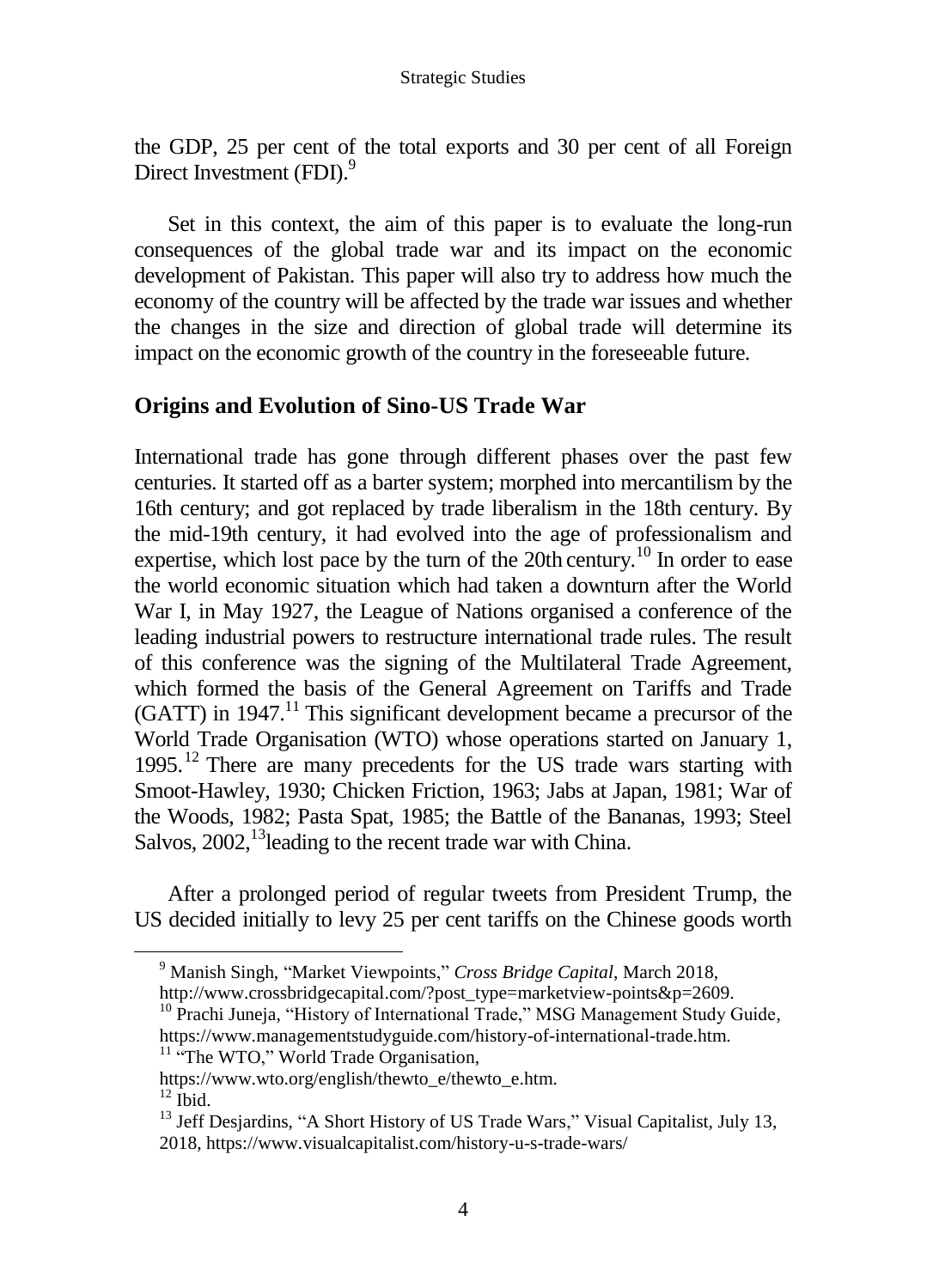US\$50 billion and a further 10 per cent on US\$200 billion worth of imports. China reacted by putting 25 per cent tariffs on the US products worth US\$50 billion, until such time as the situation improves.<sup>14</sup> During the Fiscal Year (FY) 2017, the US had accumulated a trade deficit of US\$375.2 billion vis-à-vis China, leading President Trump to demand the deficit be reduced by a minimum of US\$200 billion till the financial year 2020 by imposing tariffs.<sup>15</sup> Across the world, there is a growing concern about intensifying the US protectionist policies, a fact which was underlined by the US tariff announcements. The main aim of the US tariffs is to cripple the Chinese technology sector whereas China's response has been to target the US agriculture sector and decrease its export revenues.<sup>16</sup>

The imposition of tariffs signals a departure from America's traditional support of global free trade. Despite being a longstanding champion of free trade, President Trump believes that the US has been exploited and, hence, suffered trade imbalances, particularly with China. His aim is to renegotiate the US trade relationships with other countries, which, he believes, will bring benefit to the American people and economy. This US retreat from the international trading system has cast doubt about its future viability. The first step, in this direction, was taken when the US president announced a levy of tariffs on the imported Chinese steel and aluminium products. China felt cheated that the mutual trade benefit which had accrued over the past four decades of economic collaboration was completely ignored by President Trump.

The Chinese state policies are seen by the US as interventionist, aimed at distorting world market prices and affecting its attractiveness in acquiring potential strategic assets. Moreover, the inflated prices led to the merger of inefficient Chinese firms with more productive American companies. These policies are being advanced under 'Made in China 2025' programme according to the US, stagnating its innovation, thus, weakening its diverse

<sup>&</sup>lt;sup>14</sup> Jeremy B White, "We're Putting the Trade War on Hold' US Says after Meeting with Chinese Officials," *Independent*, May 20, 2018,

https://www.independent.co.uk/news/world/americas/us-politics/trump-tariffschina-trade-war-aluminum-steel-steve-mnuchin-a8360536.html

 $15$  Ibid.

<sup>&</sup>lt;sup>16</sup> Alicia Garcia-Herrero, "What Are the Targets in the US-China Trade War," Brugel, April 10, 2018, http://bruegel.org/2018/04/what-are-the-targets-in-the-u-schina-trade-war/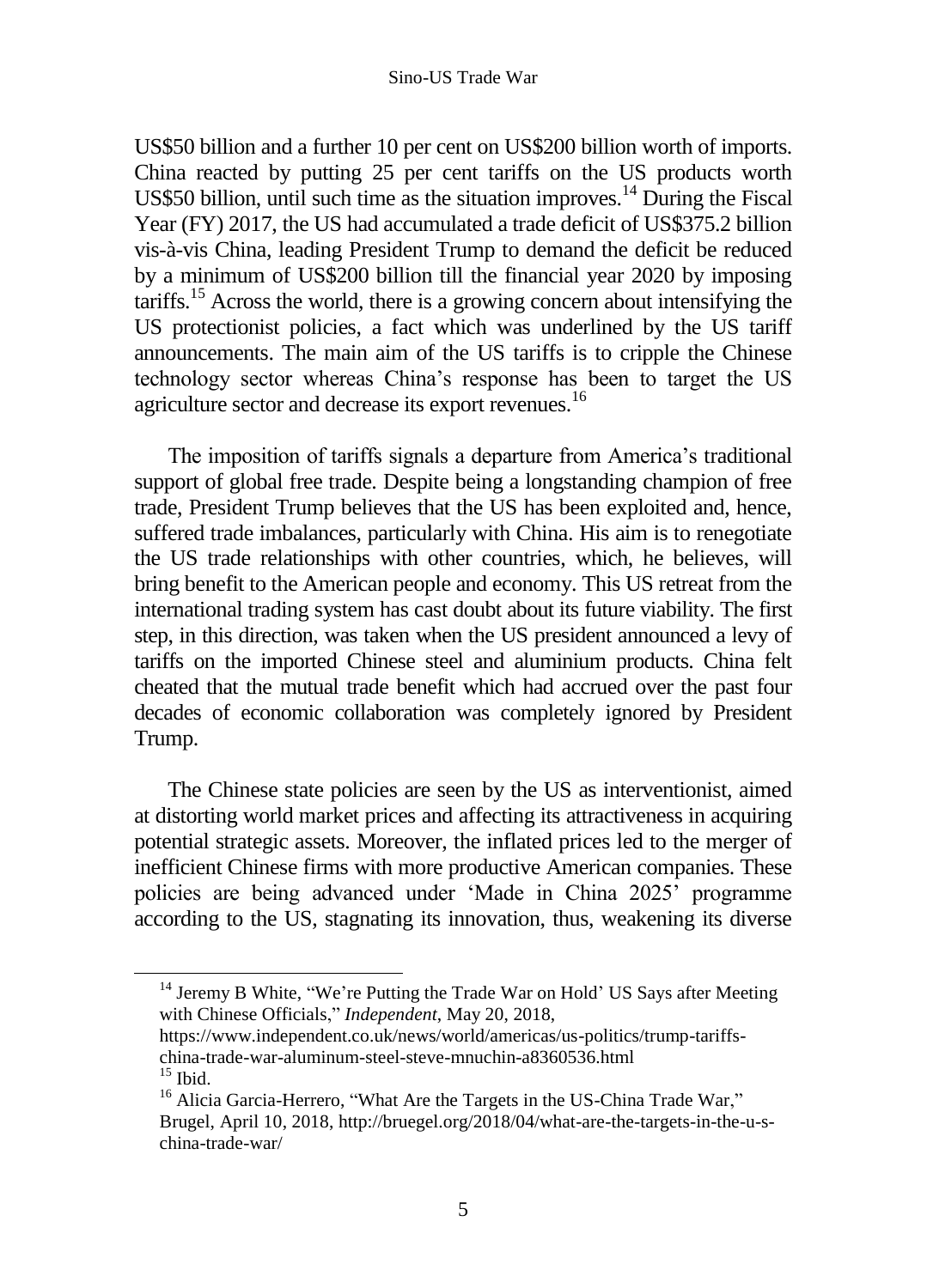competitive advantage in the global setting.<sup>17</sup> For years, China defended these practices on the grounds that it was a developing country. However, now that China has reached a point of being the second biggest global economy, a consensus is building in the US that Beijing can no longer go on misleading the international order by pursuing such blatant mercantilist policies.<sup>18</sup>

For a long time, the US has warned its principal trading cohort of a looming trade war. As the world's number one exporter, China has a comparative advantage over other nations in manufacturing consumer goods at lower costs. Furthermore, compared to the US and Western European countries, China's living standard is inferior due to its lower basic wage structure. On the other hand, the US companies cannot compete with China's economies of scale, therefore, it loses out on jobs for its populace. Being a consumer country, the US wants these goods for the lowest possible prices, thus, it is unable to pay extra for 'Made in America.'<sup>19</sup> Overtime, in the absence of international competition, the local companies might lose competitiveness and, although local companies might benefit, the economy would not. The quality control of the indigenous goods tends to decline when they are not faced with outside competition, which leads to a decline in inter-industry innovating techniques to enhance production.<sup>20</sup>

The outcome of the ongoing trade war is likely to become apparent on the economies of both the US and China by 2020 but several immediate impacts can also arise. These include a breakdown in consumer-producer networks across the world, leading to higher costs of manufacturing, loss of profit, rise in unemployment, reduced access to goods and higher prices. Thus, the carryover effects will be felt by both sides of the supply-demand spectrum, causing a decline in trade volumes. $^{21}$ 

<sup>&</sup>lt;sup>17</sup> Tom Holland, "US-China Trade War: Not About Trade, Not About Trump. Here's What it is About," *This Week in Asia*, April 23, 2018,

https://www.scmp.com/week-asia/opinion/article/2142568/us-china-trade-war-notabout-trade-not-about-trump-heres-what-it

 $18$  Ibid.

 $19$  Kimberly Amadeo, "Trade Wars and Their Effect on the Economy and You," *Balance*, 2018, https://www.thebalance.com/trade-wars-definition-how-it-affectsyou-4159973

 $20$  Ibid.

<sup>21</sup> Ahmad Rashid Malik, "The US-China Trade War," *Nation*, October 29, 2018, https://nation.com.pk/29-Oct-2018/the-us-china-trade-war.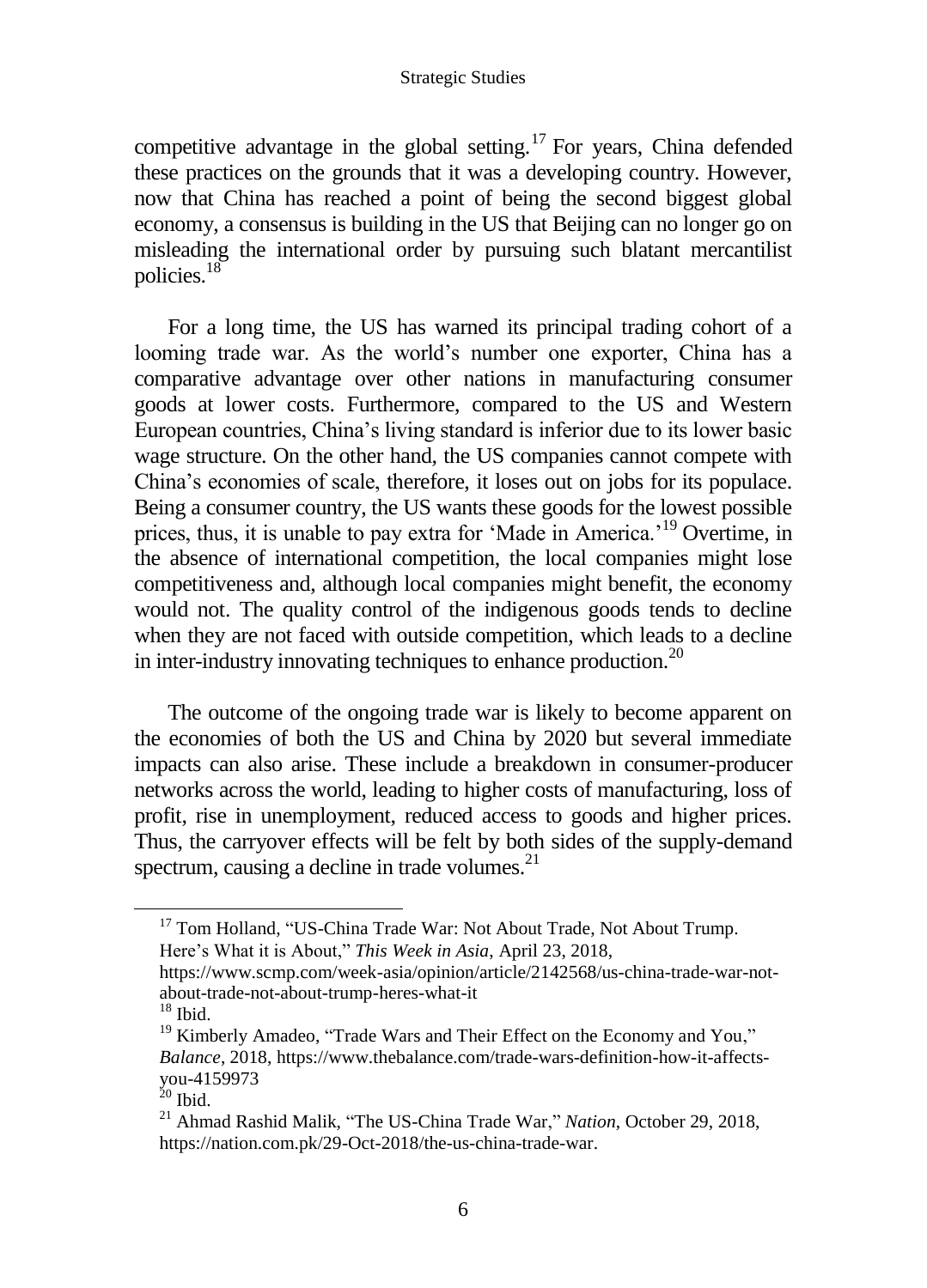# **Impact of Tariffs**

With the impact of global financial crisis still reverberating in the world economy, the US-China trade war has the potential to plunge the globe into more financial difficulties. The impact of the 2008 financial crisis is still being overcome with international organisations, like the IMF, believing that bumps on the road to recovery remain. Furthermore, the trade barriers will slow down growth, afflict the financial sector and hinder the dissemination of hi-tech information across the world.<sup>22</sup> The IMF's *World Economic Outlook Report* released in October 2018, presents a dismal picture of the world economy, with the global GDP projected to be 3.7 per cent, down from previous projections of 3.9 per cent for 2019 and for Asia from the projected growth of 5.6 per cent to estimated 5.4 per cent.<sup>23</sup> While the current situation of the tariff imposition by both the US and China have been taken into account for the current forecasts, these figures do not reflect any future tariffs that may be put in place by both countries and their likely bearing on global growth. The individual impacts on both the Chinese and US economies will, thus, be more far-reaching perhaps than originally anticipated.

## *a) China*

 $\overline{a}$ 

The additional duties, which were put into effect in July 2018 have already started to hurt China's export sector. The  $ISM<sup>24</sup>$  index, the primary index to gauge the health of China's exports, fell by 0.4 points to 49.4 in August 2018. In addition to hurting China's exports, the US tariffs have also caused

 $^{22}$  Bill Diviney and Arjen Van Dijkhuizen, "The Macro Impact of the US-China" Trade War," ABN-AMRO, September 18, 2018,

https://insights.abnamro.nl/en/2018/09/global-daily-the-macro-impact-of-the-uschina-trade-war/

<sup>&</sup>lt;sup>23</sup> Erwida Maulia, "US-China Trade War Threatens Asia with 0.9 per cent Loss of GDP," *Nikkei Asian Review*, October 12, 2018,

https://asia.nikkei.com/Economy/US-China-trade-war-threatens-Asia-with-0.9-lossof-GDP

 $^{24}$  A monthly composite index, released by the Institute for Supply Management, that is based on surveys of 300 purchasing managers throughout the US in 20 industries in the manufacturing area. The index is released on the first business day of the month and covers the previous month's data, which makes it particularly timely. If the index is above 50, it indicates that the economy is expanding. Values below 50 indicate a contraction.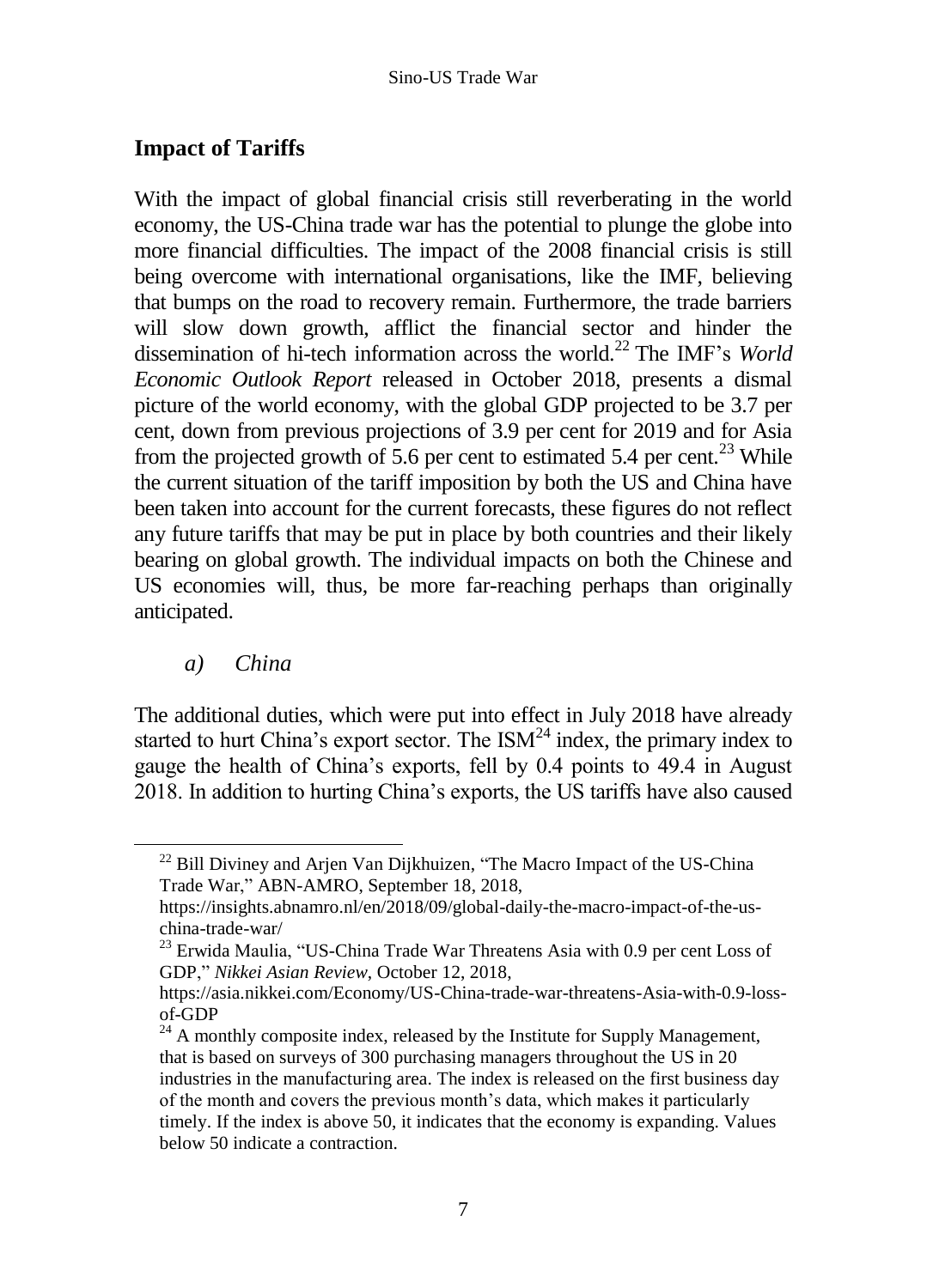damage to China's reputation as an investment destination. The foreign manufacturing businesses stationed in China are now becoming uneasy and there are talks of the possibility of shifting production to other countries.<sup>25</sup>

China is already taking steps to salvage its economy from a further downturn, by trying to negate the effects of the ongoing trade disputes with the US. In this respect, the Chinese State Bank (PBC) announced that it would reduce the banks' Reserve Requirement Ratio (RRR) by another 100 basis points from 15.5 per cent for big banks and from 13.5 per cent for small banks, which came into effect from October 15,  $2018^{26}$  It may be mentioned that the latest RRR cut was the fourth by PBC in 2018. The latest move is expected to increase the cash liquidity in the banking sector by 750 billion yuan, reaching a total amount of 1.2 trillion yuan in cash flow, to counter external shocks.<sup>27</sup>

The Chinese economy continued to weaken in the last quarter of the FY-2018 as the impacts of the trade war started to take its toll. The IMF predicts that growth will be hardest in the first half of next year when the full effect of the US tariffs is felt along with a fall in the GDP growth from expected levels in  $2019<sup>28</sup>$  According to the IMF, the current trade strains could lead to a reduction of 1.6 per cent of China's GDP by 2020 but the likely impact can be lessened if effective economic policies are put in place by the Chinese government to increase economic growth.<sup>29</sup>

<sup>25</sup> Saad Rajput, "China-US Trade War: Will There be a Winner?" *Friday Times*, September 14, 2018, https://www.thefridaytimes.com/tft/china-us-trade-war-willthere-be-a-winner/

<sup>26</sup> "The China-US Trade War," *Business Recorder*, October 13, 2018, https://fp.brecorder.com/2018/10/20181013414830/

 $27$  Ibid.

<sup>&</sup>lt;sup>28</sup> John Carter, "China Economy Showing Effects of Trade War as Growth Slows Again in November," *South China Morning Post*, December 14, 2018, https://www.scmp.com/economy/china-economy/article/2177929/china-economyshowing-effects-trade-war-growth-slows-again

<sup>&</sup>lt;sup>29</sup> Yen Nee Lee, "Trade War Could Cut China's Growth by Nearly 2 Percentage Points over Two Years: IMF," *CNBC*, October 12, 2018,

https://www.cnbc.com/2018/10/12/international-monetary-fund-on-impact-of-tradewar-on-china-economy.html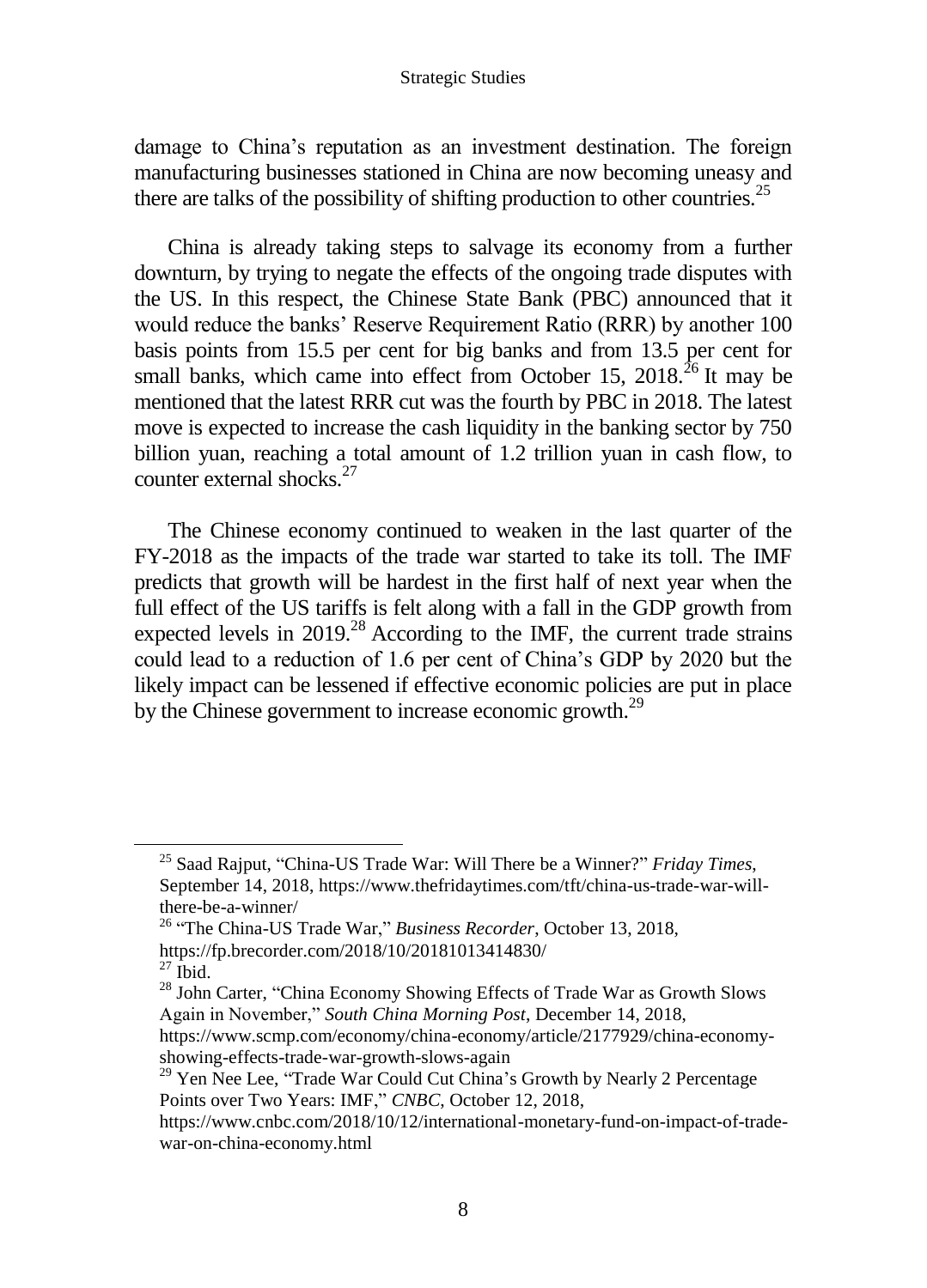## *b) US*

The US economy is not immune from the impact of these tariffs either. The prices of the US steel and aluminium have increased sharply since the start of the trade war and the price of the 'US Midwest hot-rolled coil steel' (the US steel price benchmark) has increased by a significant 36 per cent.<sup>30</sup> This may farewell for the US steel industry (since rising prices mean rising profits) but will lead to a consequent rise in the prices of goods made with metal. The sectors such as real estate and homebuilding could experience a slump.<sup>31</sup>

On the other hand, the Chinese tariffs on soybeans — the largest US agricultural export to China worth about US\$14 billion annually  $-$  have caused soybean prices in the US to dip. This could very well cause a loss of income (and even unemployment) for the American farmers. Thus, these tariffs may provide a boost to the American industries such as steel production and electronics but losses in other sectors (such as agriculture, construction, transportation and trade services) will far outstrip the gains. According to the analyses conducted by Trade Partnership  $-$  an industry group that examines trade issues  $-$  steel and aluminium tariffs could create up to 30,000 jobs but cause loss of about 400,000 jobs, due to spill-over effects in other sectors. In such a scenario, the ultimate result would be a slowdown of the US GDP growth. $32$ 

When the Chinese tariffs would take effect, they could make the business environment more challenging for establishing the agricultural, motor vehicles, aircraft and chemical industries. However, the overall effect on the US economy should be limited, at least in the near term. That said, there could be other knock-on effects that might affect the US adversely. The stock market is likely to weaken, resulting in a decrease in household income and spending power. In the US, the bond yields could rise if China

<sup>&</sup>lt;sup>30</sup> Mariko Paulson, "The Economic Costs of a Trade War," Penn Wharton, March 14, 2018, http://budgetmodel.wharton.upenn.edu/issues/2018/3/14/the-economiccosts-of-a-trade-war

 $31$  Ibid.

<sup>&</sup>lt;sup>32</sup> Kevin Kelleher, "US Economy Will Slow in 2019, May Enter Recession in 2020, Economists Forecast, Trump Administration Disagrees," *Fortune*, November 21, 2018, http://fortune.com/2018/11/21/us-economy-slow-2019-recession-2020 economist-forecast/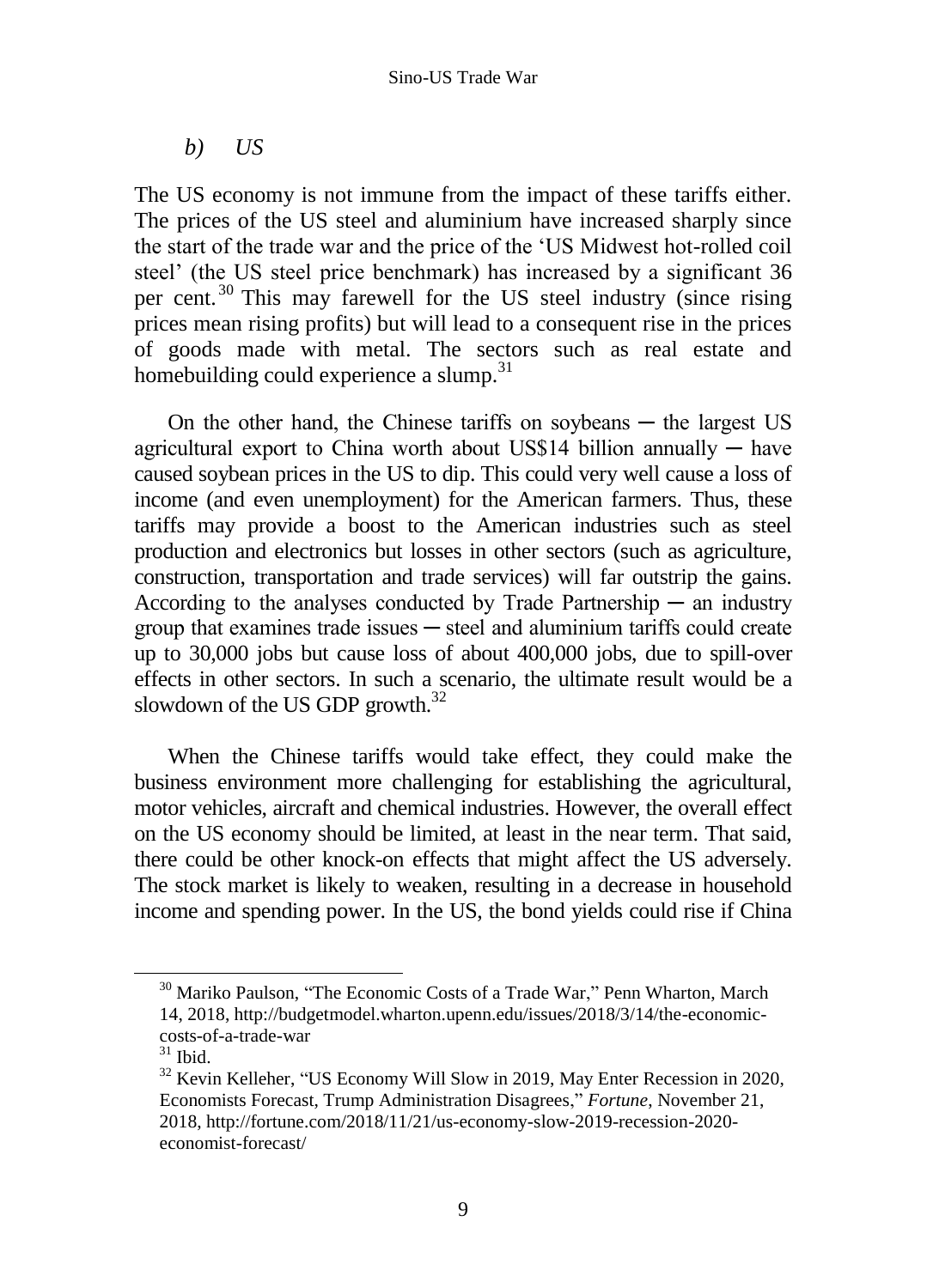sold some of its sizable shares of the US Treasury securities. In sum, a fullblown trade war is not in the best interests of the  $US<sup>33</sup>$ .

The IMF stated that if the US was to go through with its plan to place further 25 per cent tariffs on imported cars, interest rates would go up, leading to the increased cost of borrowing and decrease in investment opportunities for businesses. $34$  In the worst case scenario, the economies of both the US and China will take a major downturn, with the projected Chinese GDP growth rate falling to 5 per cent from  $6.2$  per cent in 2019.<sup>35</sup>

*c) Pakistan* 

A negative trend can already be seen in the international markets, after the initiation of the trade war, as global markets have seen their stocks dropping over the ensuing uncertainty. With the major economies suffering setbacks, its impact can be felt across the developed and emerging markets as well, especially those whose main export markets are the US and China. This is mainly because, in the current globalised world, trade networks are integrated both vertically and horizontally and therefore, adverse conditions reverberate across the board.<sup>36</sup> Since Pakistan is not a major player in the world economy, the current trade war is likely to have a limited impact on the country. This provides an opportunity to increase its outreach through enhanced integration in the global trade market, through revised and improved economic policies. This can be achieved through Free Trade Agreements (FTAs) with those countries with low or no tariff regimes, which can give in-demand Pakistani products special preferences. $^{37}$  If the trade war advances further, the textile sector and the apparel market may suffer in the long run.

<sup>34</sup> Szu Ping Chan, "US Trade War Would Make World 'Poorer and More Dangerous,'" *BBC*, October 9, 2018, https://www.bbc.com/news/business-45789669  $35$  Ibid.

<sup>&</sup>lt;sup>33</sup> Hedrick-Wong Yuwa, "The US-China Trade War and Global Economic Dominance," *Forbes*, September 11, 2018,

https://www.forbes.com/sites/yuwahedrickwong/2018/09/11/the-u-s-china-tradewar-and-global-economic-dominance/#7e9f2e7b256a

<sup>&</sup>lt;sup>36</sup> Vaqar Ahmad, "Global Trade War: The Implications for Developing Economies," *Arab News*, April 22, 2018, http://www.arabnews.com/node/1289421

<sup>&</sup>lt;sup>37</sup> Media, "Pakistan Unlikely to Suffer from the US-China Trade War in the Short Term, Experts," SDPI, April 23, 2018, https://sdpi.org/media/media\_details3299 press-2018.html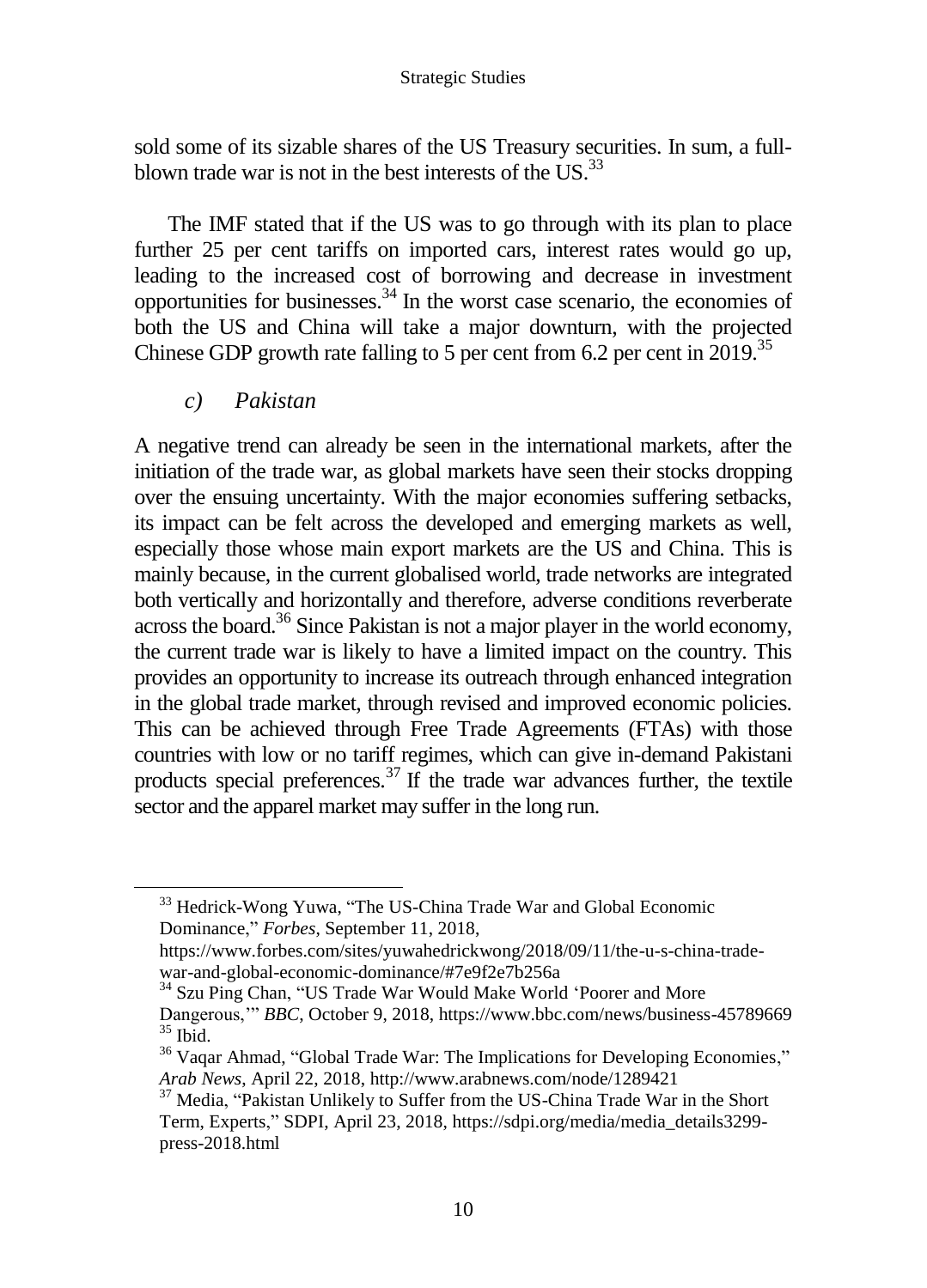During FY-2018, Pakistan's economy suffered from twin deficits of both current account deficit and fiscal deficit, leading to stagnating of the economy and lowering of the GDP growth rate. Depreciation of the exchange rate, high inflation, decrease in FDI and increase in oil prices also had an impact on the economy of the country. This led to an overall decrease in the purchasing power of the domestic consumer, slowed down industrial growth and increased construction costs.<sup>38</sup> As Pakistan is an importer of iron, steel and aluminium from China and the US, the prices of both steel and aluminium will decrease in the country due to excess supply. However, Pakistan will not be able to take advantage due to its ailing economy. The costs of electronic appliances, machinery and solar panels will likely decrease as well, however, the buyers might not be in a position to buy for lack of funds. In turn, the China-Pakistan Economic Corridor (CPEC) projects could face serious problems due to the increased costs, which can lead to delays in completion of the projects already underway, pressuring the already fragile economy of the country. Prime Minister Imran Khan's government development budget would also have to be controlled, while its 5 million housing projects for the poor are also likely to be adversely impacted.<sup>39</sup>

Pakistan and China are friendly countries with limited trade barriers and both countries had signed an FTA in 2006. The CPEC provides Pakistan with a chance to fulfil its potential of becoming a major trading centre in the region by linking Northeast China and the Central Asian Republics with the Middle East and Western Europe. Pakistan and China both envisage the CPEC to be an all-encompassing project, with its major component being enhanced connectivity in the region, as part of Belt and Road Initiative (BRI).

Situated in Pakistan's underdeveloped province, Balochistan's Gwadar port will be the hub with rail and road links connecting it to rest of the country. Another part of the CPEC was the investment in the energy sector to diminish Pakistan's energy difficulties and encourage industry rehabilitation. Both federal and provincial governments need to be on the

<sup>38</sup> Ayaz Umar, "Economy of Pakistan in 2018," *Nation*, September 13, 2018, https://nation.com.pk/13-Sep-2018/economy-of-pakistan-in-2018

<sup>39</sup> Ahsan Nisar, "Implications of US-China Trade War for Pakistan," *Pakistan & Gulf Economist*, October 8, 2018,

http://www.pakistaneconomist.com/2018/10/08/implications-of-us-china-trade-warfor-pakistan/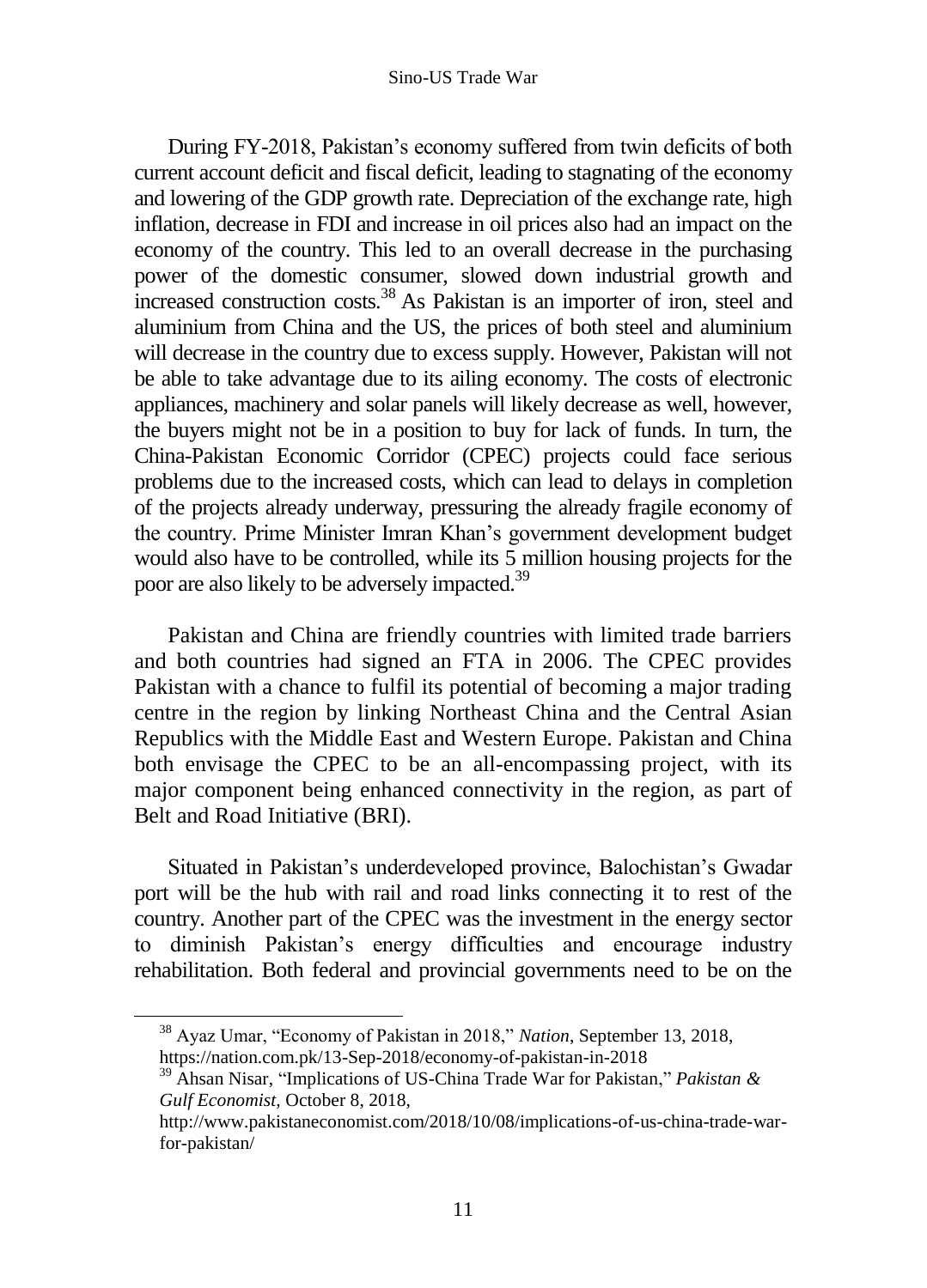same page to completely induct the potential impact of the CPEC. Under the 18th Amendment to the constitution, devolution of power took place to the provinces, with the federal government being responsible for the overall economic policy. It is now up to the provincial governments to create a suitable climate to attract private investment, to augment the public investment in the CPEC projects.<sup>40</sup>

Pakistan's Ministry of Commerce recently announced its Strategic Trade Policy Framework (STPF) 2018-23 to enhance the country's trade.<sup>41</sup> The framework of the new trade policy entails improving the dismal performance of the export sector. The current policy was designed on the basis of learning from the previous trade policies and the current economic environment surrounding Pakistan. The main aim of STPF would be to reduce red tape and ensure smooth financial and procedural working, through the removal of existing blockages in the system, giving a muchneeded boost to the export sector. The focus of this trade policy will be:

- i. Product Sophistication and Diversification
- ii. Market Access
- iii. Institutional Development and Strengthening
- iv. Trade Facilitation.<sup>42</sup>

Pakistan, through its planned STPF, should give more attention towards supply-side distortions to tackle the emerging challenges such as the recent US-China trade hostilities and to be competitive and innovative in the global market. Pakistan must also invest more in its human resource development and strengthen its research and development to ensure the quality of its products and competitiveness.

<sup>40</sup> Ehsan Choudhri, "Pakistan's International Trade: The Potential for Expansion towards East and West," International Growth Centre, May 2, 2017, https://www.theigc.org/project/pakistans-international-trade-the-potential-for-

expansion-towards-east-and-west/

<sup>&</sup>lt;sup>41</sup> TDAP, "Trade Policy," Trade Development Authority of Pakistan, https://www.tdap.gov.pk/trade-policy.php

 $42$  Ibid.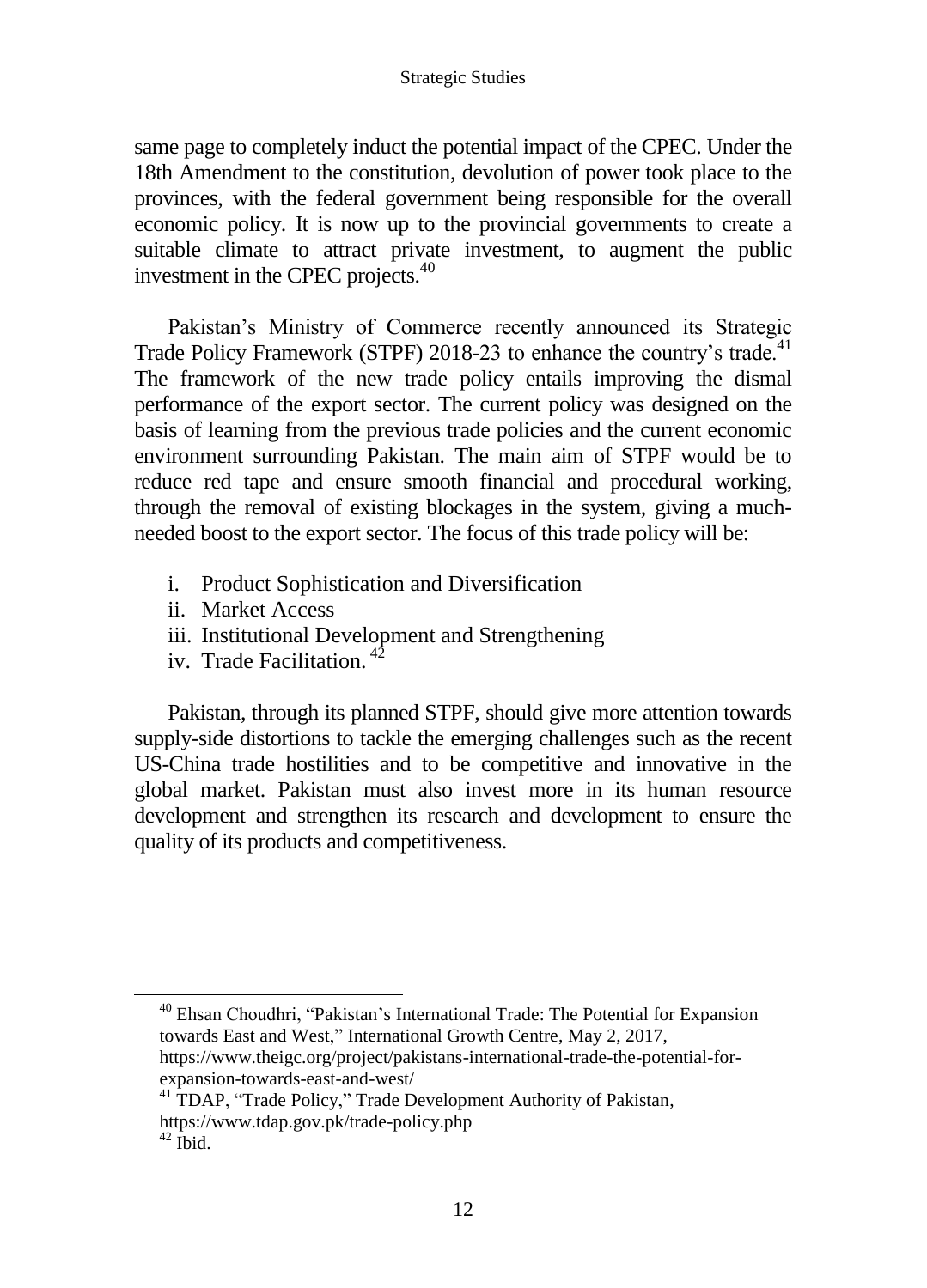## **Analysing the Future Trends**

Due to Sino-US trade tensions, the developing countries will suffer the major economic shocks. Under the Sustainable Development Goals (SDGs) of the UN, it is envisioned that by 2020, the developing economies would increase their share of exports in the world market. However, recent events can severely undermine the growth of the developing economies and limit their potential gains from global trade, causing a situation of increased inequality, both within and outside developing countries.

The initial effects of the trade war will be felt across the world, rather than in the two countries that are involved. Long-term risks also may persist if the situation does not improve, eventually slowing down global growth by creating turmoil in the financial markets, by decreasing investment and consumption. Already the Dow Jones has lost more than 100 points in July 2018 and the Chinese yuan lost 3.5 per cent of its value against the dollar, since the tariff announcement in June 2018. The two economies are large enough to absorb these initial shocks but if the situation prevails, the GDP of both countries will regress in the future.<sup>43</sup> Beijing needs an alternative to deal with any potential fallout. If relations with Washington deteriorate any further and the trade war escalates, China's policymakers will need to step up their game, making up for any shortfall in demand, by having a flexible monetary policy for as long as possible to stimulate growth.

In the long-term, the US manufacturing firms stationed in China could be forced to reorganise their supply chains and relocate low-cost production in countries like Vietnam, Malaysia and Mexico.<sup>44</sup> There will be little likelihood of these firms moving production to the US, due to higher production costs. This would defeat one of the Trump administration's main objectives behind increased protectionism: to shift manufacturing jobs back to the US. Increased protectionism will not have a significant impact on the US trade deficit either. High import volumes are essentially an inevitable by-product of a robust US economy, a strong US dollar and a large fiscal

<sup>43</sup> "US-China Trade War to Weaken Investment, Slow down Global Economy, Say Experts," *First Post*, July 7, 2018, https://www.firstpost.com/world/us-china-tradewar-to-weaken-investment-slow-down-global-economy-say-experts-4685521.html <sup>44</sup> Saad Rajput, "China-US Trade War: Will There Be a Winner?" *Friday Times*, September 14, 2018, https://www.thefridaytimes.com/tft/china-us-trade-war-willthere-be-a-winner/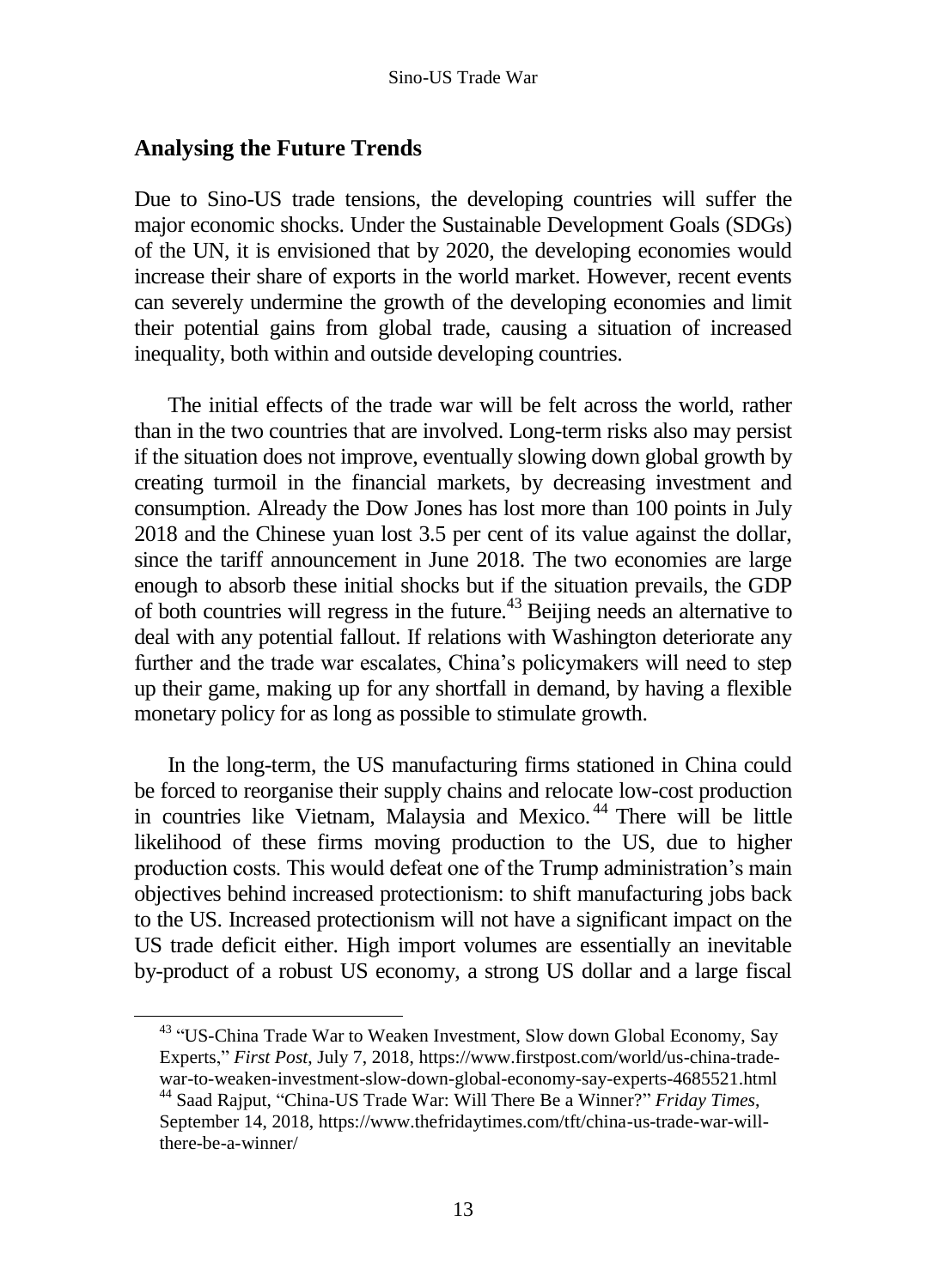deficit. Evidence shows that protectionist measures (such as tariffs) do not reduce trade deficits, although they do increase economic costs and inefficiencies. It remains to be seen how long this trade war lasts but one thing is for sure: it will not bode well for the global economy, nor for the US and China in the medium to long term. The reason is not just the disruption of trade but more importantly the erosion of business confidence.

The impact on Pakistan is likely to be benign due to limited integration with the global supply chain. However, things may change, if the relationship between the US and China further deteriorates. Pakistan, like other countries, could lose if the confrontation continues to escalate with negative consequences on the global economy and its exports. On the other hand, the ongoing war could boost the prospects of Pakistani exports by encouraging the Chinese manufacturers to move to Pakistan to avoid retaliatory tariffs on their US exports and take benefit of less cost-intensive manpower in Pakistan. It would be better for the policymakers of the country to monitor the unfolding situation closely and be prepared to take the necessary steps in time to avoid undesirable consequences on the economy. 45

# **Conclusion**

 $\overline{a}$ 

Both the US and China follow different paths towards economic growth even though their goals are the same  $-$  to be the strongest economy in the world, their workings are quite dissimilar. Whereas the US follows a policy of trade liberalisation, with mostly free-market stimulating innovation and steering economic growth, China follows a policy which is a mixture of trade liberalisation and protectionism, leading to a more steered economy in which state enterprises are favoured in an autocratic industrial policy. In order to reach some form of resolution in the trade negotiations, both sides need to understand and appreciate these fundamental differences between their economies, otherwise, they will remain engaged in retaliatory tariff regimes. The main objective of the US trade policy aims to effect change in China's economic outlook to a more liberalised one, rather than achieve successful outcomes in trade negotiations.

<sup>45</sup> "The China-US Trade War," *Business Recorder*, October 13, 2018, https://fp.brecorder.com/2018/10/20181013414830/